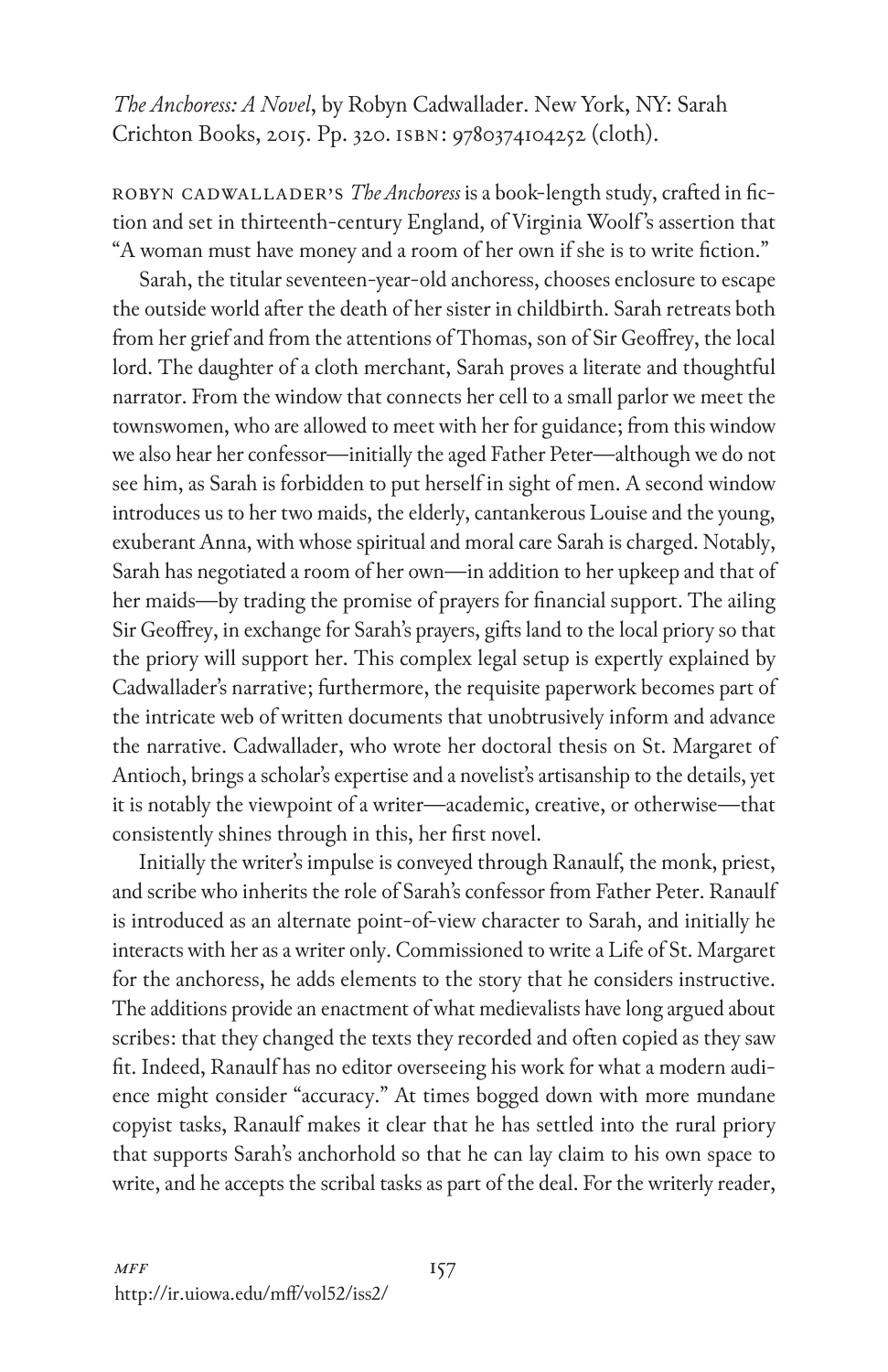it is difficult not to empathize with Ranaulf in this respect, although his own ability to empathize and sympathize with those around him is at first stunted.

Once he is appointed Sarah's confessor, Ranaulf finds his requisite interaction with Sarah and incidental encounters with the villagers he must pass to access the anchorhold to be a burden. He hears Sarah's confession as authoritatively as possible, offering only penance as remedy for Sarah's very substantial problems. Many of these involve Sir Thomas, who had pursued her prior to her enclosure. He pursues her still, but with more power at his disposal, and, when Sarah is inaccessible, turns his unwanted attention on her maid, Anna. Anna's plight ends in tragedy and, in a trans-period echo of current victim-blaming responses to sexual assault, potential punishment for Sarah, who is held responsible for the maid's spiritual and moral well-being. In addition to these very present concerns, Sarah is also haunted by the past. This includes the trauma of losing her sister, but also Sarah is deeply affected by the ghostlike presence of the two anchoresses who held her cell before her, both of whom come to serve as polar exempla for Sarah. Sister Agnes, who by all accounts fulfilled her vows and lived out her days in the cell through displays of inhuman self-abnegation, lies buried beneath the cell floor. Isabella, the most recent anchoress, broke her vows to leave the tiny, isolated cell and then mysteriously disappeared. Sarah finds herself torn between the drive to deny/escape her (woman's) body as a sign of her devotion to God and the desire to break her vows and escape her cell.

Sarah's practical and spiritual plights eventually engage Ranaulf 's sympathy, driving him to discover what happened to Isabella. As the priory documents offer little record, Ranaulf must turn to the villagers for Isabella's story. At first insistent on dates—with annals and records as his writing models—Ranaulf later decides that he instead needs a proper "story." Here Cadwallader demonstrates the process by which multiple first-person accounts are melded into what the modern reader might see as a standard narrative, but which the novel itself has presented through only legal documents, rules, and saints' lives. Cadwallader manages to contextualize Ranaulf 's composition of Isabella's story as something new for him: the story of a decided non-saint. The initial purpose of composing Isabella's story is to provide Sarah with protection against any action from the bishop, who, we learn, physically beat Isabella before she fled and disappeared. However, events outside the anchorhold unfold that render Sarah safe from both the bishop and Sir Thomas and ensure her continued financial support. More importantly, perhaps, Sarah's cell undergoes a dramatic overhaul as both the villagers and priory agree to append a walled garden to her cell. Given access to the open sky once more, as well as a space to more directly interact with